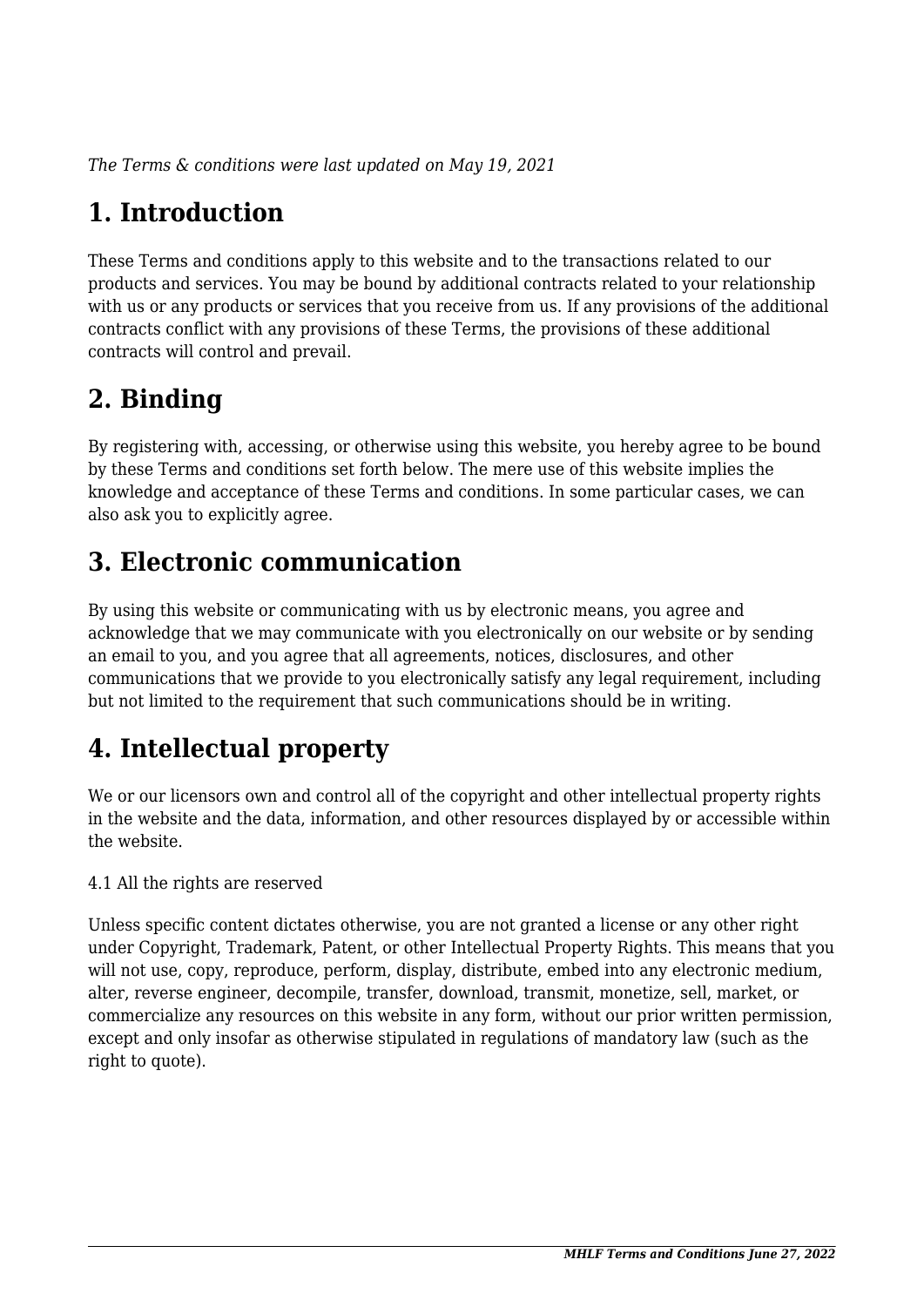# **5. Third-party property**

Our website may include hyperlinks or other references to other party's websites. We do not monitor or review the content of other party's websites which are linked to from this website. Products or services offered by other websites shall be subject to the applicable Terms and Conditions of those third parties. Opinions expressed or material appearing on those websites are not necessarily shared or endorsed by us.

We will not be responsible for any privacy practices or content of these sites. You bear all risks associated with the use of these websites and any related third-party services. We will not accept any responsibility for any loss or damage in whatever manner, however caused, resulting from your disclosure to third parties of personal information.

#### **6. Responsible use**

By visiting our website, you agree to use it only for the purposes intended and as permitted by these Terms, any additional contracts with us, and applicable laws, regulations, and generally accepted online practices and industry guidelines. You must not use our website or services to use, publish or distribute any material which consists of (or is linked to) malicious computer software; use data collected from our website for any direct marketing activity, or conduct any systematic or automated data collection activities on or in relation to our website.

Engaging in any activity that causes, or may cause, damage to the website or that interferes with the performance, availability, or accessibility of the website is strictly prohibited.

# **7. Idea submission**

Do not submit any ideas, inventions, works of authorship, or other information that can be considered your own intellectual property that you would like to present to us unless we have first signed an agreement regarding the intellectual property or a non-disclosure agreement. If you disclose it to us absent such written agreement, you grant to us a worldwide, irrevocable, non-exclusive, royalty-free license to use, reproduce, store, adapt, publish, translate and distribute your content in any existing or future media.

### **8. Termination of use**

We may, in our sole discretion, at any time modify or discontinue access to, temporarily or permanently, the website or any Service thereon. You agree that we will not be liable to you or any third party for any such modification, suspension or discontinuance of your access to, or use of, the website or any content that you may have shared on the website. You will not be entitled to any compensation or other payment, even if certain features, settings, and/or any Content you have contributed or have come to rely on, are permanently lost. You must not circumvent or bypass, or attempt to circumvent or bypass, any access restriction measures on our website.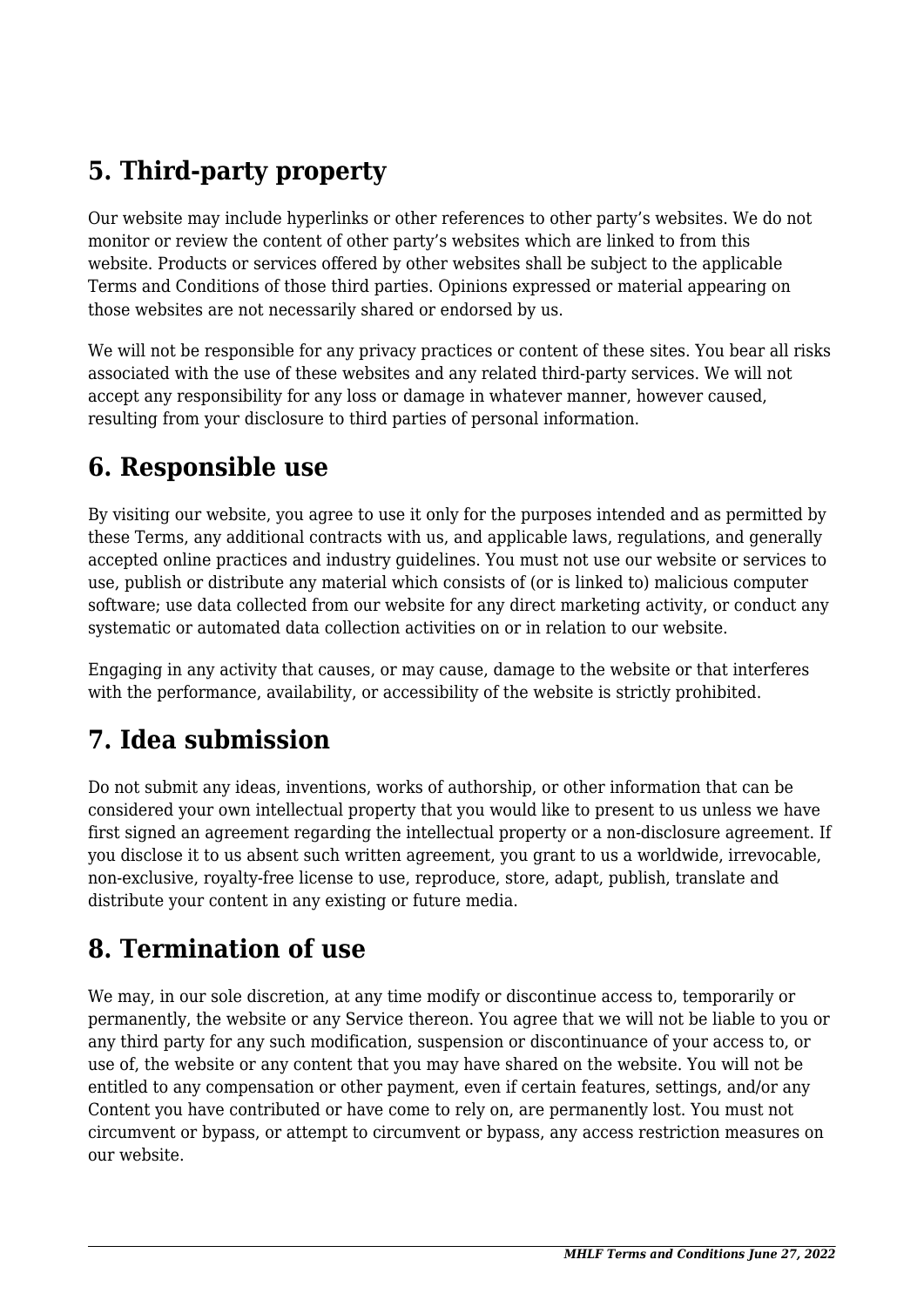### **9. Warranties and liability**

Nothing in this section will limit or exclude any warranty implied by law that it would be unlawful to limit or to exclude. This website and all content on the website are provided on an "as is" and "as available" basis and may include inaccuracies or typographical errors. We expressly disclaim all warranties of any kind, whether express or implied, as to the availability, accuracy, or completeness of the Content. We make no warranty that:

- this website or our content will meet your requirements;
- this website will be available on an uninterrupted, timely, secure, or error-free basis.

The following provisions of this section will apply to the maximum extent permitted by applicable law and will not limit or exclude our liability in respect of any matter which it would be unlawful or illegal for us to limit or to exclude our liability. In no event will we be liable for any direct or indirect damages (including any damages for loss of profits or revenue, loss or corruption of data, software or database, or loss of or harm to property or data) incurred by you or any third party, arising from your access to, or use of, our website.

Except to the extent any additional contract expressly states otherwise, our maximum liability to you for all damages arising out of or related to the website or any products and services marketed or sold through the website, regardless of the form of legal action that imposes liability (whether in contract, equity, negligence, intended conduct, tort or otherwise) will be limited to the total price that you paid to us to purchase such products or services or use the website. Such limit will apply in the aggregate to all of your claims, actions and causes of action of every kind and nature.

#### **10. Privacy**

To access our website and/or services, you may be required to provide certain information about yourself as part of the registration process. You agree that any information you provide will always be accurate, correct, and up to date.

### **11. Accessibility**

We are committed to making the content we provide accessible to individuals with disabilities. If you have a disability and are unable to access any portion of our website due to your disability, we ask you to give us a notice including a detailed description of the issue you encountered. If the issue is readily identifiable and resolvable in accordance with industrystandard information technology tools and techniques we will promptly resolve it.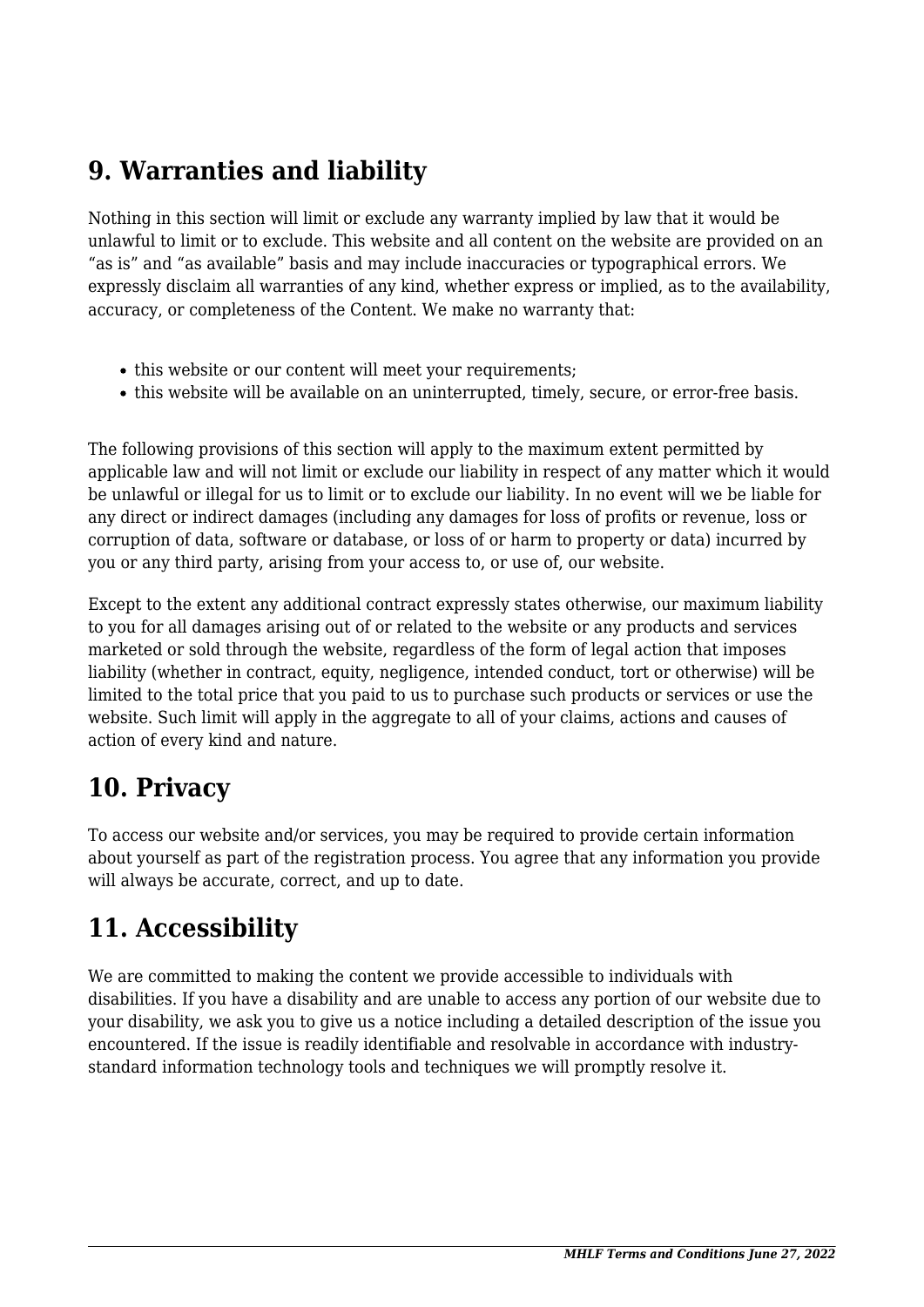## **12. Export restrictions / Legal compliance**

Access to the website from territories or countries where the Content or purchase of the products or Services sold on the website is illegal is prohibited. You may not use this website in violation of export laws and regulations of Australia.

### **13. Affiliate marketing**

Through this Website we may engage in affiliate marketing whereby we receive a percentage of or a commission on the sale of services or products on or through this website. We may also accept sponsorships or other forms of advertising compensation from businesses. This disclosure is intended to comply with legal requirements on marketing and advertising which may apply, such as the US Federal Trade Commission Rules.

### **14. Assignment**

You may not assign, transfer or sub-contract any of your rights and/or obligations under these Terms and conditions, in whole or in part, to any third party without our prior written consent. Any purported assignment in violation of this Section will be null and void.

### **15. Breaches of these Terms and conditions**

Without prejudice to our other rights under these Terms and Conditions, if you breach these Terms and Conditions in any way, we may take such action as we deem appropriate to deal with the breach, including temporarily or permanently suspending your access to the website, contacting your internet service provider to request that they block your access to the website, and/or commence legal action against you.

# **16. Indemnification**

You agree to indemnify, defend and hold us harmless, from and against any and all claims, liabilities, damages, losses and expenses, relating to your violation of these Terms and conditions, and applicable laws, including intellectual property rights and privacy rights. You will promptly reimburse us for our damages, losses, costs and expenses relating to or arising out of such claims.

#### **17. Waiver**

Failure to enforce any of the provisions set out in these Terms and Conditions and any Agreement, or failure to exercise any option to terminate, shall not be construed as waiver of such provisions and shall not affect the validity of these Terms and Conditions or of any Agreement or any part thereof, or the right thereafter to enforce each and every provision.